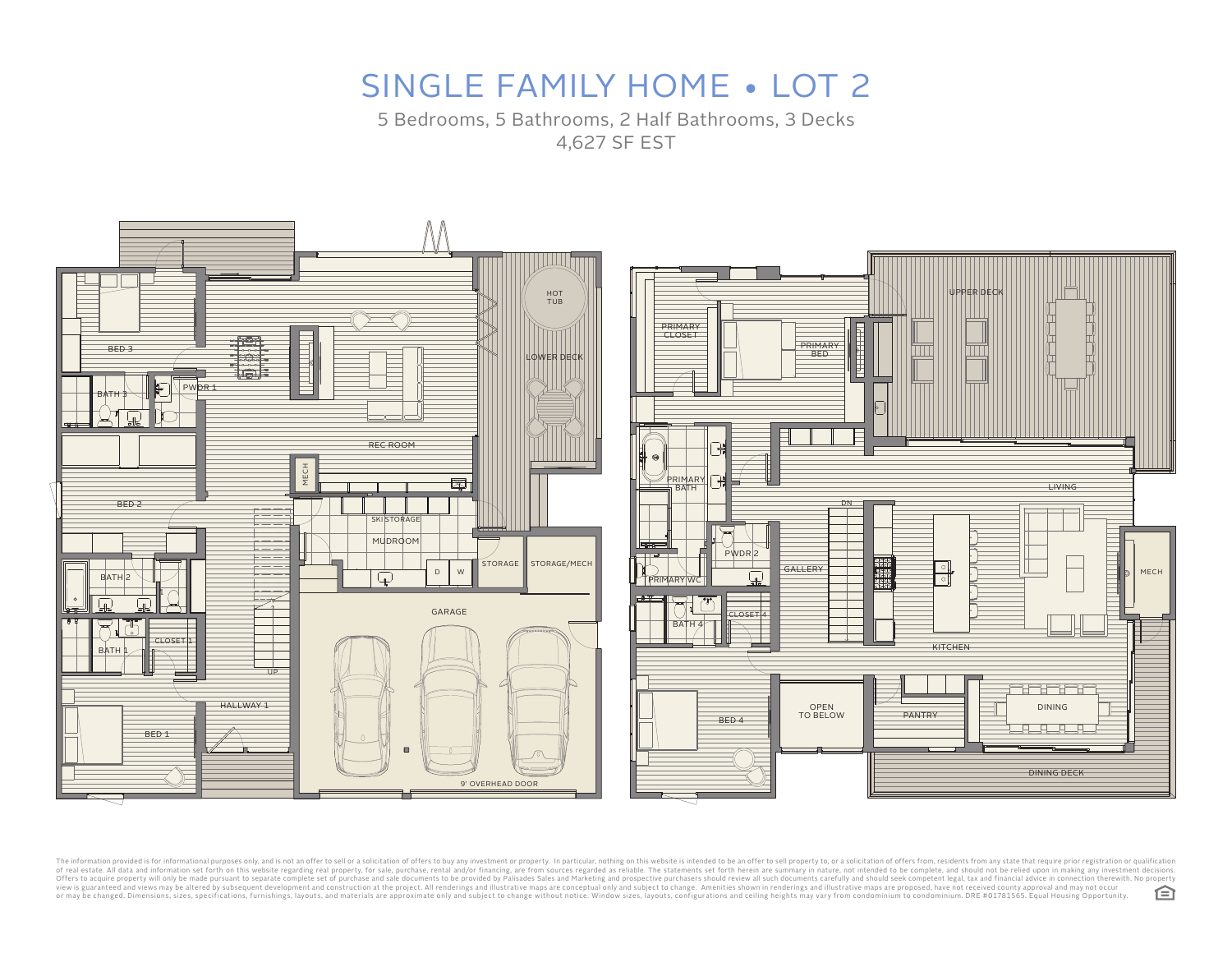5 Bedrooms, 5 Bathrooms, 2 Half Bathrooms, 3 Decks 4,627 SF EST



The information provided is for informational purposes only, and is not an offer to sell or a solicitation of offers to buy any investment or property. In particular, nothing on this website is intended to be an offer to s view is guaranteed and views may be altered by subsequent development and construction at the project. All renderings and illustrative maps are conceptual only and subject to change without notice. Window sizes, layouts, c 臼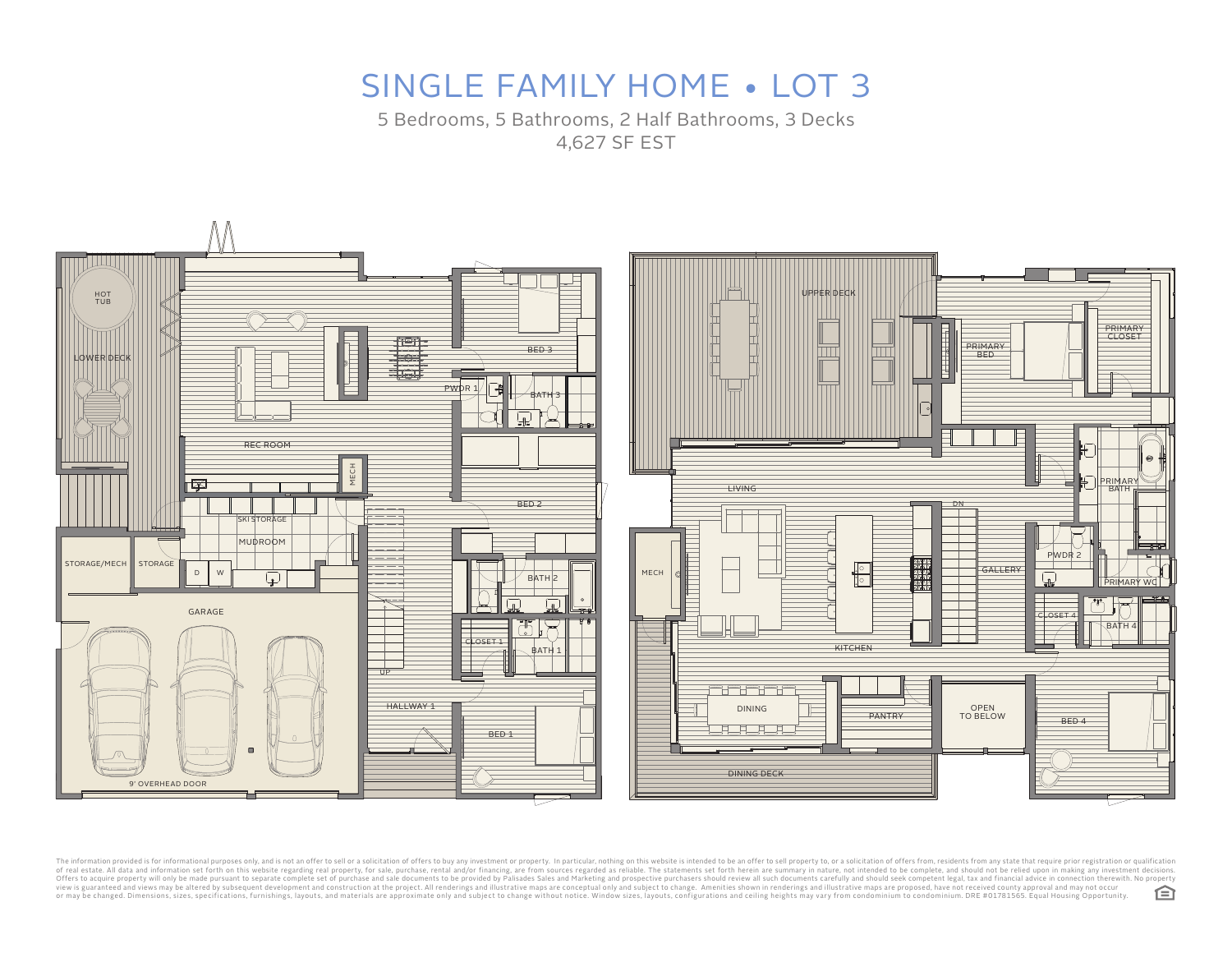5 Bedrooms, 5 Bathrooms, 2 Half Bathrooms, 3 Decks 4,627 SF EST